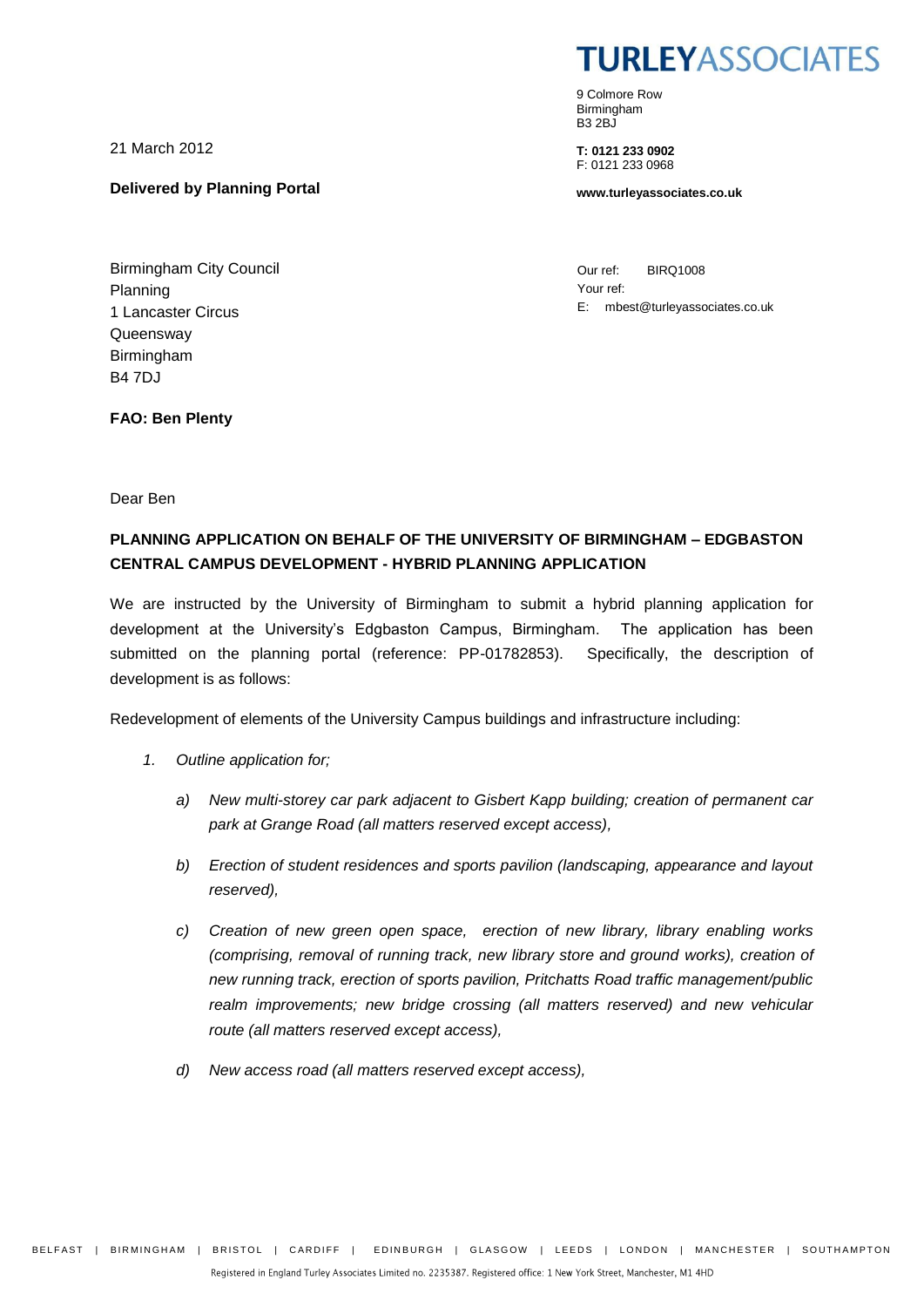- *2. Full details for;*
	- *e) The erection of a new sports centre,*
	- *f) Improvements to pedestrian route from the sports centre to Aston Webb C block,*
	- *g) External alterations to Aston Webb C block,*
	- *h) Extension to Pritchatts Road surface car park,*
	- *i) Construction of new pedestrian/cycle route to the Vale;*
- *3. Demolition of the Gun Barrels public house and bungalow adjacent to the South Car Park, terrace huts, chemistry west building and research unit, the Old Gym, main campus library, substation, Munrow sports centre, and ex sports pavilion;*
- *4. Associated landscaping, and temporary and permanent car parking.*

The submission of this application follows extensive pre-application discussions with officers at Birmingham City Council, statutory consultees and the local community.

The application has been submitted on the planning portal as far as possible given the 5MB size limit. In addition, two hard copies of the application are provided and five copies of the full submission are provided on CD. The application comprises the following:

- Application forms and ownership certificates
- A set of plans and drawings prepared by MJP Architects, Lifschutz Davidson Sandilands, Associated Architects and Stubbs Rich Architects (see drawing schedule appended to this letter)
- Hybrid Design and Access Statement prepared by MJP Architects including:
	- Design and Access Statement for the proposed Sports Centre prepared by Lifschutz Davidson Sandilands (Appendix A)
	- Design and Access Statement for external alterations to Aston Webb C Block prepared by Associated Architects (Appendix B)
	- Design and Access Statement for Grange Road Bridge Crossing (Appendix C)
	- Design and Access Statement for the Outline proposal for student residences at Grange Road prepared by MJP Architects (Appendix D)
	- Design and Access Statement for the Outline proposal for a new library prepared by Associated Architects (Appendix E)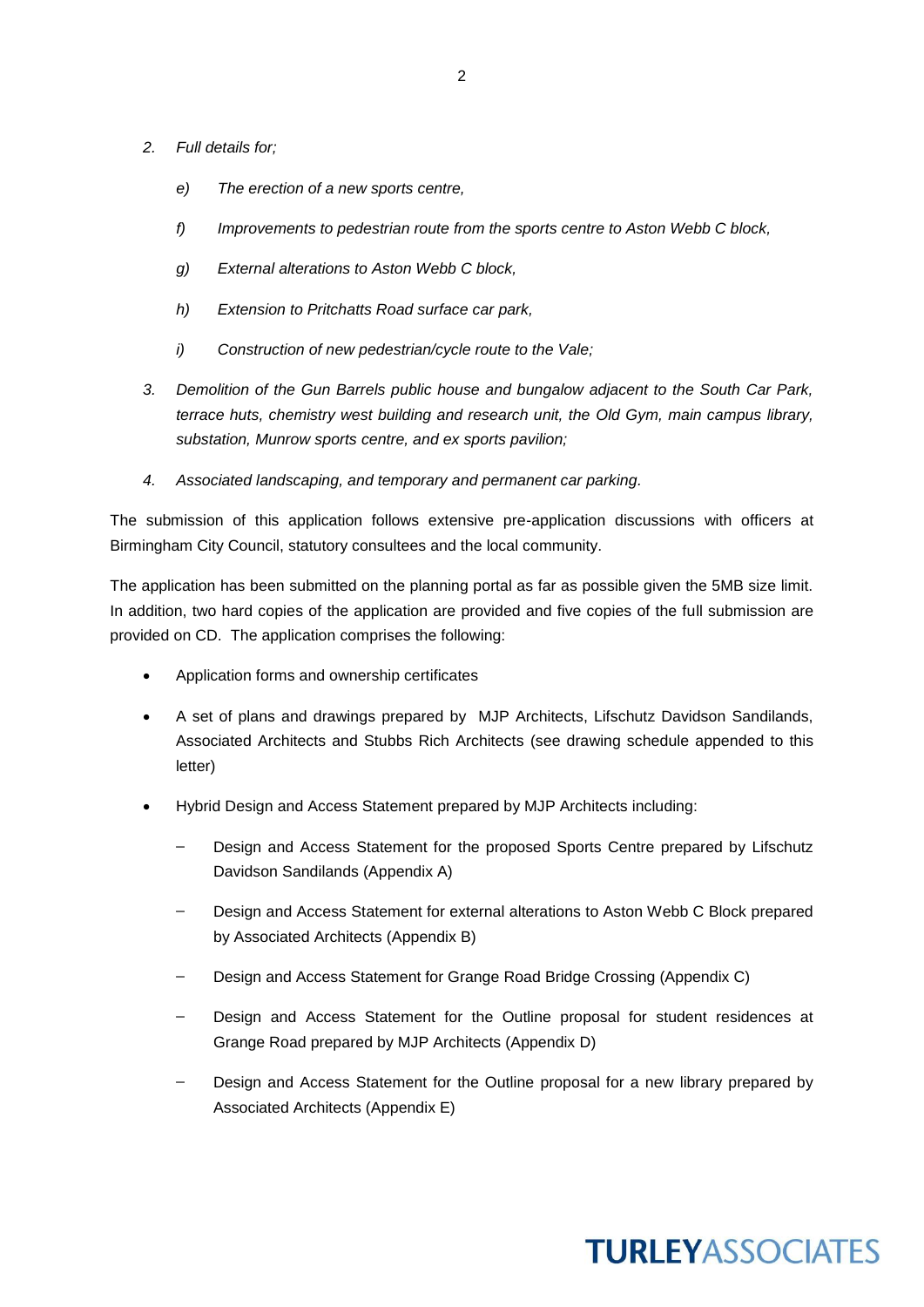- Design and Access Statement for the Outline proposal for a new multi storey car park adjacent to the Gisbert Kapp building prepared by Associated Architects (Appendix F)
- Design and Access Statement for the extended surface car park at Pritchatts Road by Stubbs Rich Architects (Appendix G)
- Planning Statement prepared by Turley Associates
- Statement of Community Engagement prepared by Clarke Associates
- Transport Assessment prepared by Arup
- Strategic Heritage Assessment prepared by Alan Baxter Associates
- Flood Risk Assessment prepared by Royal Haskoning
- Flood Risk Assessment specific to the Grange Road site prepared by Royal Haskoning
- Tree Survey prepared by Midland Forestry
- Ecological Assessment prepared by RPS
- Ground Conditions Desk Study and Risk Assessment prepared by Arup
- Archaeological Technical Appraisal prepared by Arup
- Air Quality Assessment prepared by Arup.

A Central Campus Masterplan is also submitted as a background document to the application. The application does not seek planning approval for this document.

A cheque for £66,930 is enclosed with this letter to cover the application fee. This is based on the fee calculation shown at appendix 2 to this letter and as agreed with Ben Plenty.

Please contact Diane Bowers or Rachel Hanbury should you have any queries on this application. In the meantime, we look forward to receiving confirmation that the application has been registered.

Yours sincerely

**Turley Associates**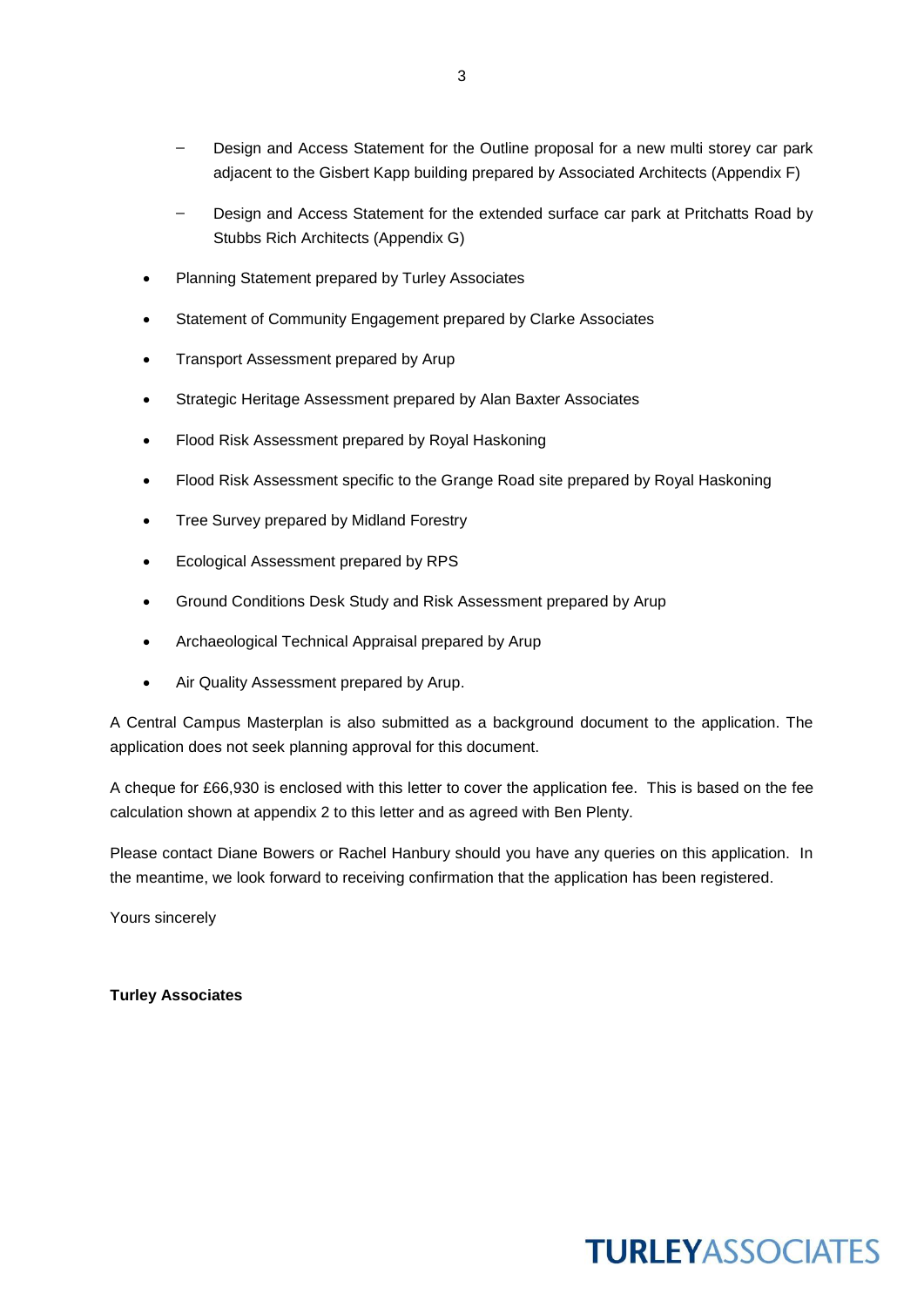## **Appendix 1 – Drawings Schedule**

| <b>Site</b><br>ref. | Project                                                                                    | <b>Drawing Name</b>                                                                                                                                                                                                                                                                                                                                                                                                                                                                                                                                                                                                                                                                                                                                                                                                                                                                                                                                                                                                                                                                                                                                                                                                                                                                                                                                                                                                                                                                                                                                                                                                                                        | Drawing ref.                                                                                                                                                                                                                                                                                                                                                                                                                                                                                                                                       |
|---------------------|--------------------------------------------------------------------------------------------|------------------------------------------------------------------------------------------------------------------------------------------------------------------------------------------------------------------------------------------------------------------------------------------------------------------------------------------------------------------------------------------------------------------------------------------------------------------------------------------------------------------------------------------------------------------------------------------------------------------------------------------------------------------------------------------------------------------------------------------------------------------------------------------------------------------------------------------------------------------------------------------------------------------------------------------------------------------------------------------------------------------------------------------------------------------------------------------------------------------------------------------------------------------------------------------------------------------------------------------------------------------------------------------------------------------------------------------------------------------------------------------------------------------------------------------------------------------------------------------------------------------------------------------------------------------------------------------------------------------------------------------------------------|----------------------------------------------------------------------------------------------------------------------------------------------------------------------------------------------------------------------------------------------------------------------------------------------------------------------------------------------------------------------------------------------------------------------------------------------------------------------------------------------------------------------------------------------------|
| ä,                  | Hybrid projects -<br>red line plan and<br>blue<br>line<br>ownership<br>boundary            | Hybrid Planning Application (A2)                                                                                                                                                                                                                                                                                                                                                                                                                                                                                                                                                                                                                                                                                                                                                                                                                                                                                                                                                                                                                                                                                                                                                                                                                                                                                                                                                                                                                                                                                                                                                                                                                           | 0504-SK-MP-105R                                                                                                                                                                                                                                                                                                                                                                                                                                                                                                                                    |
| $\mathbf{1}$        | New<br>Sports<br>Centre and route<br>from<br>Bristol<br>Road<br>to<br>Chancellors<br>Court | Existing Site Location Plan (A3)<br>Proposed Demolition Site Plan (A3)<br>Proposed Site (A3)<br>Existing Site Section DD (A3)<br>Existing Site Sections EE and FF (A3)<br>Level B02 Plan (A3)<br>Level B01 Plan (A3)<br>Level 00 Plan (A3)<br>Level 01 Plan (A3)<br>Level 02 Plan (A3)<br>Lower Roof Plan (A3)<br>Upper Roof Plan (A3)<br>Proposed Section AA and BB (A3)<br>Proposed Section CC and DD (A3)<br>Proposed Section EE and FF (A3)<br>West and South Elevation (A3)<br>East and North Elevation (A3)<br>Typical Bay Study Cafe West Elevation (A3)<br>Typical Bay Study Core Building West Elevation (A3)<br>Typical Bay Study Sports Hall West Elevation (A3)<br>Typical Bay Study Car Park West Elevation (A3)<br>Typical Bay Study Swimming Pool East Elevation (A3)<br>Typical Bay Study Core Building South Elevation (A3)<br>Typical Bay Study Swimming Pool South Elevation (A3)<br>Below Ground Drainage Surface Water Existing Hard Standings Layout<br>(A0)<br>Below Ground Drainage Surface Water Proposed Hard Standings Layout<br>(A0)<br><b>Landscaping Plans:</b><br>Tree Planting Plan (A1)<br>Reference Plan (A1)<br>Landscape Surface Finishes Plan (1 of 5) (A1)<br>Landscape Surface Finishes Plan (2 of 5) (A1)<br>Landscape Surface Finishes Plan (3 of 5) (A1)<br>Landscape Surface Finishes Plan (4 of 5) (A1)<br>Landscape Surface Finishes Plan (5 of 5) (A1)<br>Section A-A' and B-B' (A1)<br>Section C-C', D-D' and E-E' (A1)<br>Section F-F' and G-G' (A1)<br>Section H-H' and I-I' (A1)<br>Levels and Drainage Plan 1 of 5 (A1)<br>Levels and Drainage Plan 2 of 5 (A1)<br>Levels and Drainage Plan 3 of 5 (A1) | P0101<br>P0102<br>P0103<br>P0151<br>P0152<br>P <sub>1001</sub><br>P1002<br>P <sub>1003</sub><br>P1004<br>P <sub>1005</sub><br>P1006<br>P1007<br>P <sub>1501</sub><br>P <sub>1502</sub><br>P <sub>1503</sub><br>P <sub>1601</sub><br>P1602<br>P6001<br>P6002<br>P6003<br>P6004<br>P6005<br>P6007<br>P6008<br>CD001 01<br>CD002 02<br>08 3001 R02<br>08 5001 R05<br>08 5002 R05<br>08 5003 R05<br>08 5004 R05<br>08 5005 R05<br>08 5006 R05<br>08 7001 R01<br>08 7002 R01<br>08 7003 R01<br>08 7004 R01<br>08 5007 R02<br>08 5008 R02<br>08 5009 R02 |
| 2                   | Demolition<br>of<br>Sports Pavilion                                                        | Levels and Drainage Plan 4 of 5 (A1)<br>Levels and Drainage Plan 5 of 5 (A1)<br>Demolition of Old Sports Pavilion Existing (A1)<br>Demolition of Old Sports Pavilion Proposed Plan (A1)                                                                                                                                                                                                                                                                                                                                                                                                                                                                                                                                                                                                                                                                                                                                                                                                                                                                                                                                                                                                                                                                                                                                                                                                                                                                                                                                                                                                                                                                    | 08 5010 R02<br>08 5011 R02<br>0504-A-HA-02-100 A<br>0504-A-HA-02-300 A                                                                                                                                                                                                                                                                                                                                                                                                                                                                             |
| 3                   | Grange<br>Road<br>Car Park                                                                 | Grange Road Car Park Existing, Demolitions (A1)<br>Grange Road Car Park Parameters Plan, Indicative Design (A1)                                                                                                                                                                                                                                                                                                                                                                                                                                                                                                                                                                                                                                                                                                                                                                                                                                                                                                                                                                                                                                                                                                                                                                                                                                                                                                                                                                                                                                                                                                                                            | 0504-A-HA-03-100 A<br>0504-A-HA-03-300 A                                                                                                                                                                                                                                                                                                                                                                                                                                                                                                           |
| 4                   | Student<br>Services Hub                                                                    | Existing Lower Ground Layout (A1)<br><b>Existing Elevations (A1)</b><br><b>Existing Elevations (A1)</b><br>Existing Site Location Plan (A3)<br>Lower Ground Floor Layout (A1)<br>Proposed Roof Plan (A1)<br>Proposed Site Plan (A1)<br>Proposed Chiller Plant Elevation (A1)<br>Proposed Rooflight Details (A1)<br>Proposed Elevations 1 (A1)<br>Proposed Elevations 2 (A1)                                                                                                                                                                                                                                                                                                                                                                                                                                                                                                                                                                                                                                                                                                                                                                                                                                                                                                                                                                                                                                                                                                                                                                                                                                                                                | 3141 AL (0) 002 rev A<br>3141 AL (0) 010 rev B<br>3141 AL (0) 011 rev B<br>3141 AL (0) 500 rev C<br>3141 AL (2) 101 rev M<br>3141 AL (2) 109 rev D<br>3141 AL (2) 113 rev B<br>3141 AL (2) 120<br>3141 AL (2) 121<br>3141 AL (2) 106<br>3141 AL (2) 107                                                                                                                                                                                                                                                                                            |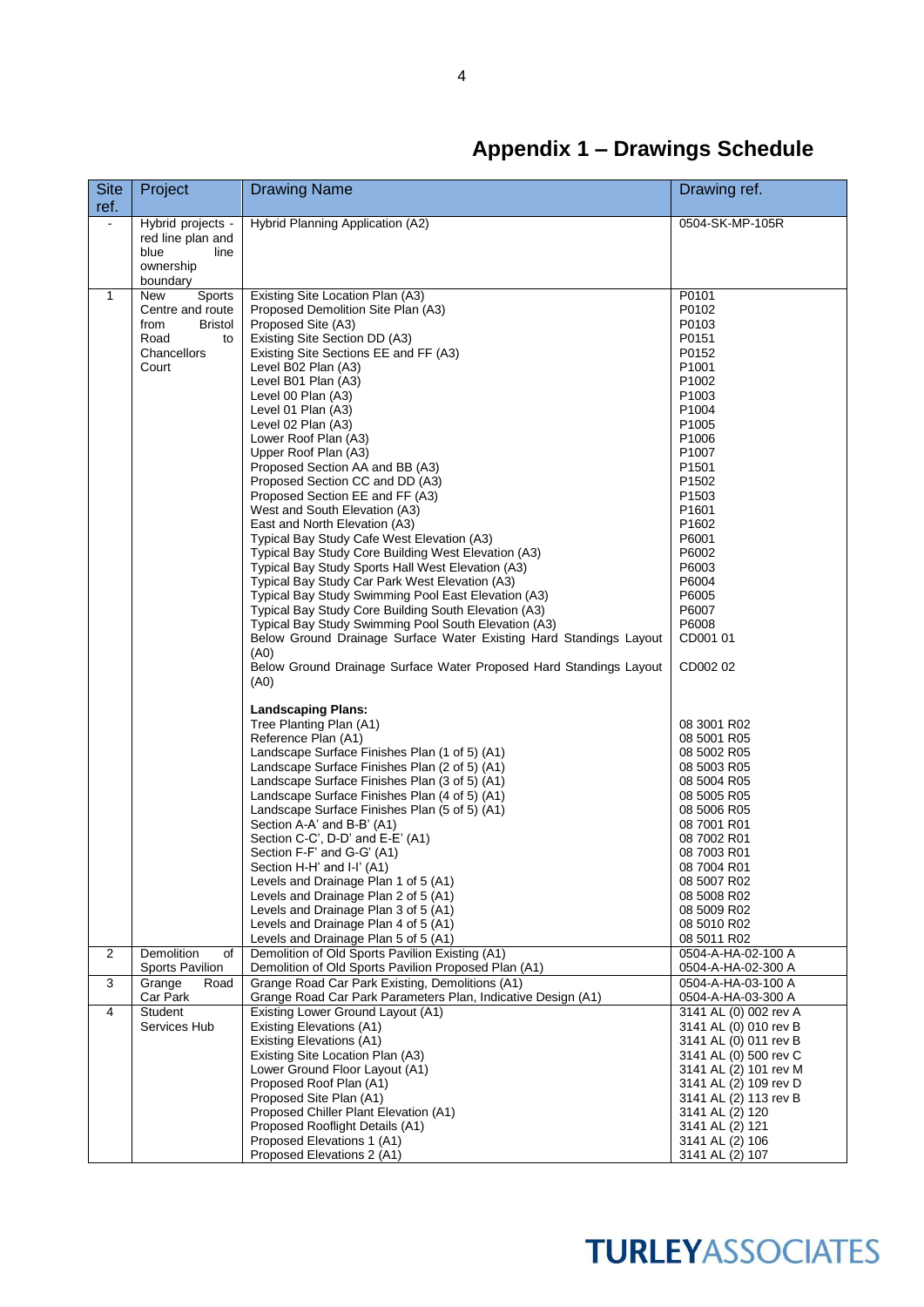| <b>Site</b><br>ref. | Project                                                              | <b>Drawing Name</b>                                                                                                                                                                                                                                                                                                                                                                                                                                                                                                                                                                                                                                        | Drawing ref.                                                                                                                                           |
|---------------------|----------------------------------------------------------------------|------------------------------------------------------------------------------------------------------------------------------------------------------------------------------------------------------------------------------------------------------------------------------------------------------------------------------------------------------------------------------------------------------------------------------------------------------------------------------------------------------------------------------------------------------------------------------------------------------------------------------------------------------------|--------------------------------------------------------------------------------------------------------------------------------------------------------|
| 5                   | Grange<br>Road<br>bridge crossing                                    | Location Plan (A1)<br>Proposed Site Plan Parameters Plan (A1)<br>Proposed Bridge Section Parameters Plan (A1)<br>Bridge/Ramp Footprint Parameters Plan (A1)                                                                                                                                                                                                                                                                                                                                                                                                                                                                                                | 05-001 rev A<br>05-002 rev A<br>05 003 rev A<br>05 004 rev A                                                                                           |
| 6                   | Road<br>Grange<br>student<br>residences and<br>sports pavilion       | Student Residences and Sports Pavilion (A1)<br>Site Parameters Plan (A1)<br>Maximum Storey Heights Parameters Plan (A1)<br>Maximum Building Footprint Parameters Plan (A1)<br>Access and Views Parameters Plan (A1)<br>Building Massing Parameters Plan (A1)                                                                                                                                                                                                                                                                                                                                                                                               | 06 001 rev A<br>06 002 rev A<br>06 004 rev A<br>06 005 rev A<br>06 006 rev A<br>06 008 rev B                                                           |
| $\overline{7}$      | <b>Demolition</b><br>of<br><b>Terrace Huts</b>                       | Demolition of Terrace Huts Existing, Demolitions (A1)<br>Demolition of Terrace Huts Proposed Surface Car Park (A1)                                                                                                                                                                                                                                                                                                                                                                                                                                                                                                                                         | 0504-A-HA-07-100 B<br>0504-A-HA-07-300 B                                                                                                               |
| 8                   | <b>Demolition</b><br>οf<br>Chemistry West<br>research<br>and<br>unit | Demolition of Chemistry West Existing, Demolitions (A1)                                                                                                                                                                                                                                                                                                                                                                                                                                                                                                                                                                                                    | 0504-A-HA-08-100 A                                                                                                                                     |
| 9                   | <b>Demolition</b><br>of<br>Old Gym                                   | Demolition of Old Gym Existing, Demolitions (A1)<br>Demolition of Old Gym Proposed Landscaping Plan (A1)                                                                                                                                                                                                                                                                                                                                                                                                                                                                                                                                                   | 0504-A-HA-09-100 A<br>0504-A-HA-09-300 A                                                                                                               |
| 10                  | 'Green<br>Heart'<br>landscaping                                      | 'Green Heart' Landscaping South - Existing (A1)<br>'Green Heart' Landscaping Demolitions (A1)<br>'Green Heart' Landscaping Parameters Plans (A1)<br>'Green Heart' Landscaping Indicative Design (A1)<br>'Green Heart' Landscaping North - Existing (A1)<br>Temporary Car Park Existing, Demolitions, Proposed Layout (A1)                                                                                                                                                                                                                                                                                                                                  | 0504-A-HA-10a-100 A<br>0504-A-HA-10ab-101 B<br>0504-A-HA-10ab-300 A<br>0504-A-HA-10ab-301 A<br>0504-A-HA-10b-100 A<br>0504-A-HA-10c-100 A              |
| 11                  | <b>Demolition</b><br>of<br>existing library                          | Demolition of Existing Library and Old Brick Store - Existing, Demolitions<br>(A1)<br>Demolition of Existing Library and Old Brick Store - Existing (A1)                                                                                                                                                                                                                                                                                                                                                                                                                                                                                                   | 0504-A-HA-11ab-100 A<br>0504-A-HA-11ab-101 A                                                                                                           |
| 12                  | Demolition<br>of<br>sub station 24                                   | See plans for project 15 Library Enabling Works                                                                                                                                                                                                                                                                                                                                                                                                                                                                                                                                                                                                            |                                                                                                                                                        |
| 13                  | <b>New</b><br>main<br>campus library                                 | Proposed Library Parameters Plan (A1)<br>Site Sections Parameters (A1)<br>Proposed Library Parameters Visuals (A1)<br>Proposed Library Design Guidelines Plans (A1)<br>Outline Site Demolition Plan (A1)<br>Existing Site Plan (A1)                                                                                                                                                                                                                                                                                                                                                                                                                        | 3170 AL (0) 001 rev B<br>3170 AL (0) 002 rev B<br>3170 AL (0) 003 rev B<br>3170 AL (0) 004 rev B<br>3170 AL (0) 005 rev B<br>3170 AL (0) 006           |
| 14                  | <b>Demolition</b><br>of<br>Munrow Sports<br>Centre                   | Demolition of Munrow Centre Existing, Demolitions (A1)<br>Demolition of Munrow Centre Existing (A1)                                                                                                                                                                                                                                                                                                                                                                                                                                                                                                                                                        | 0504-A-HA-14-100 B<br>0504-A-HA-14-101 A                                                                                                               |
| 15                  | Library enabling<br>works                                            | Library Enabling Works and Demolition of Substation 24 - Existing (A1)<br>Library Enabling Works and Demolition of Substation 24 Existing Ground<br>Levels, Demolitions (A1)<br>Library Enabling Works and Demolition of Substation 24 Parameters Plan<br>(A1)<br>Library Enabling Works and Demolition of Substation 24 Indicative<br>Grounds Levels (A1)<br>Library Enabling Works and Demolition of Substation 24 Indicative Layout  <br>(A1)<br>Library Enabling Works and Demolition of Substation 24 New Library Store<br>Parameters Plan (A1)<br>Library Enabling Works and Demolition of Substation 24 New Library Store<br>Parameters - View (A1) | 0504-A-HA-15-100 A<br>0504-A-HA-15-101 B<br>0504-A-HA-15-300 A<br>0504-A-HA-15-301 A<br>0504-A-HA-15-302 A<br>0504-A-HA-15-303 A<br>0504-A-HA-15-304 A |
| 16                  | Development of<br>site of Munrow<br><b>Sports Centre</b>             | Replacement Development on site of Munrow Sports Centre - Existing<br>(A1)<br>Replacement Development on Site of Munrow Sports Centre Parameters<br>Plan(A1)<br>Replacement Development on Site of Munrow Sports Centre Indicative<br>Ground Levels (A1)<br>Replacement Development on Site of Munrow Sports Centre Indicative<br>Layout (A1)<br>Replacement Development on Site on Munrow Sports Pavilion Parameters<br>Plan (A1)<br>Replacement Development on Site of Munrow Sports Centre New Sports<br>Pavilion Parameters Views (A1)                                                                                                                 | 0504-A-HA-16-100 A<br>0504-A-HA-16-300 A<br>0504-A-HA-16-301 A<br>0504-A-HA-16-302 A<br>0504-A-HA-16-303 A<br>0504-A-HA-16-304 A                       |
| 17                  | Pritchatts<br>road<br>improvements                                   | Pritchatts Road Improvements Indicative Design (A3)<br>Pritchatts Road Improvements Existing, Demolitions (A1)<br>Pritchatts Road Improvements Parameters Plan (A1)                                                                                                                                                                                                                                                                                                                                                                                                                                                                                        | 0504-A-HA-17-301 A<br>0504-A-HA-17-100 A<br>0504-A-HA-17-300 A                                                                                         |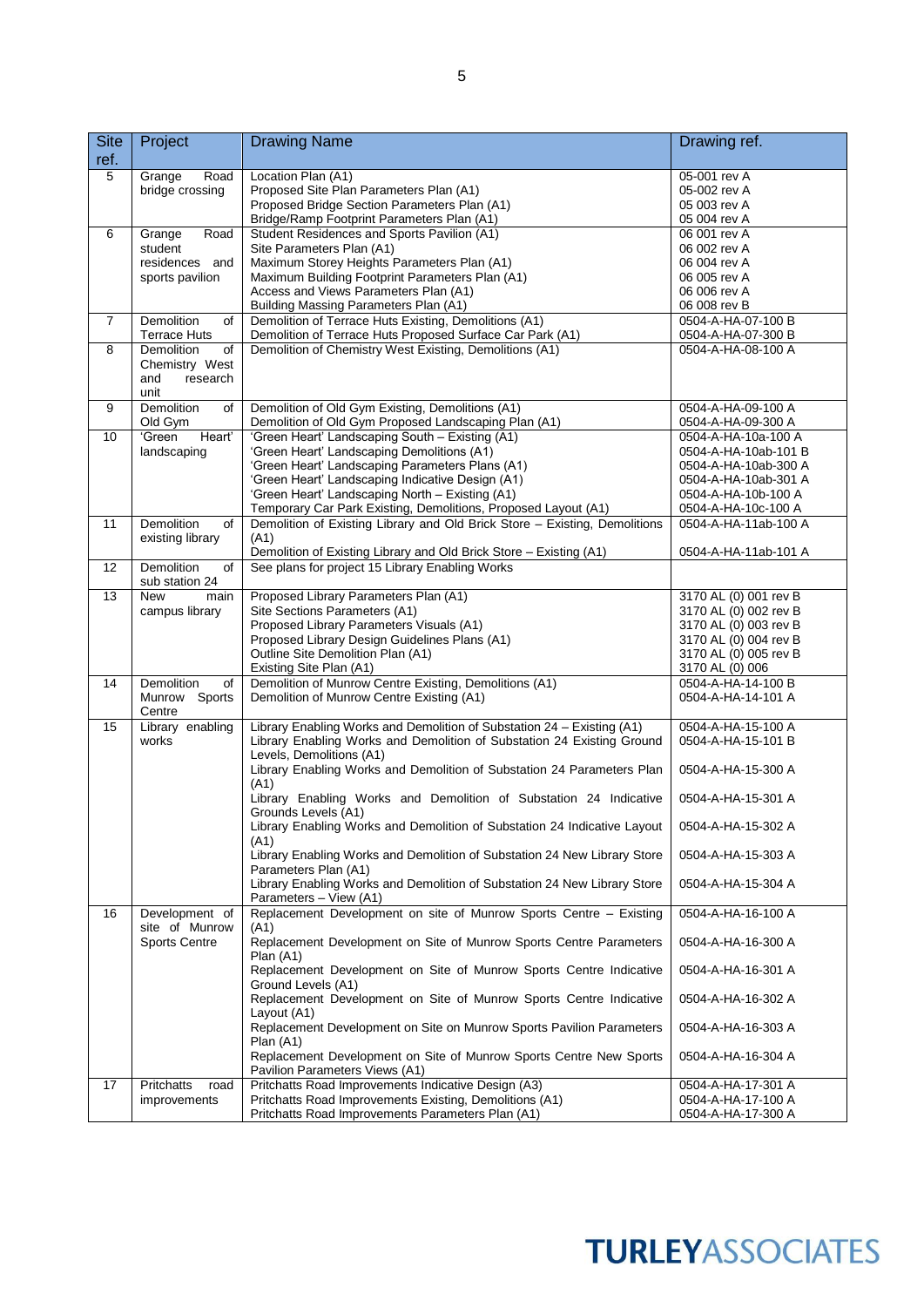| <b>Site</b> | Project            | <b>Drawing Name</b>                                                     | Drawing ref.          |
|-------------|--------------------|-------------------------------------------------------------------------|-----------------------|
| ref.        |                    |                                                                         |                       |
| 18          | Access road to     | Access Road Behind Gisbert Kapp - Existing (A1)                         | 0504-A-HA-18-100 A    |
|             | rear of Gisbert    | Access Road Behind Glsbert Kapp – Demolitions (A1)                      | 0504-A-HA-18-101 A    |
|             | Kapp               | Access Road Behind Gisbert Kapp - Parameters Plan (A3)                  | 0504-A-HA-18-300 A    |
|             |                    | Access Road Behind Gisbert Kapp - Indicative Design (A3)                | 0504-A-HA-18-301 A    |
| 19          | Gisbert<br>Kapp    | Proposed Car Park Parameters Plan (A1)                                  | 3182 AL (0) 001 rev E |
|             | Car Park           | Proposed Car Park Massing Visuals (A1)                                  | 3182 AL (0) 002 rev E |
| 20          | Road<br>Pritchatts | Existing Site Plan (A3)                                                 | 2903/050 rev A        |
|             | Car Park           | Proposed Site Plan (A3)                                                 | 2903/060 rev A        |
|             |                    | Demolition Plan (A3)                                                    | 2903/065              |
| 21          | Pedestrian<br>and  | Route to the Vale Existing sheet 1/2 (A1)                               | 0504-A-HA-21-100 A    |
|             | cycle route<br>to  | Route to the Vale Existing, sheet 2/2 (A1)                              | 0504-A-HA-21-101 B    |
|             | The Vale           | Route to the Vale Demolitions, sheet 1/2 (A1)                           | 0504-A-HA-21-102 B    |
|             |                    | Route to the Vale Demolitions, sheet 2/2 (A1)                           | 0504-A-HA-21-103 B    |
|             |                    | Route to the Vale Route Existing Site Plan Overview (A2)                | 0504-A-HA-21-109 B    |
|             |                    | Route to the Vale Existing Site Plan - Section 0 (A2)                   | 0504-A-HA-21-110 B    |
|             |                    | Route to the Vale Existing Site Plan - Section 1 (A2)                   | 0504-A-HA-21-111 B    |
|             |                    | Route to the Vale Existing Site Plan - Section 2 (A2)                   | 0504-A-HA-21-112 B    |
|             |                    | Route to the Vale Existing Site Plan - Section 3 (A2)                   | 0504-A-HA-21-113 B    |
|             |                    | Route to the Vale Existing Site Plan - Section 4 (A2)                   | 0504-A-HA-21-114 B    |
|             |                    | Route to the Vale Existing Site Plan - Section 5 (A2)                   | 0504-A-HA-21-115 B    |
|             |                    | Route to the Vale – Proposed Lighting, Fences and Street Furniture (A3) | 0504-A-HA-21-300 A    |
|             |                    | Route to the Vale Proposed Plan - Overview (A2)                         | 0504-A-HA-21-309 B    |
|             |                    | Route to the Vale Proposed Plan - Section 0 (A1)                        | 0504-A-HA-21-310 B    |
|             |                    | Route to the Vale Proposed Layout - Section 1 (A1)                      | 0504-A-HA-21-311 B    |
|             |                    | Route to the Vale Proposed Layout - Section 2 (A1)                      | 0504-A-HA-21-312 B    |
|             |                    | Route to the Vale Proposed Layout - Section 3 (A1)                      | 0504-A-HA-21-313 B    |
|             |                    | Route to the Vale Proposed Layout - Section 4 (A1)                      | 0504-A-HA-21-314 B    |
|             |                    | Route to the Vale Proposed Layout - Section 5 (A1)                      | 0504-A-HA-21-315 B    |